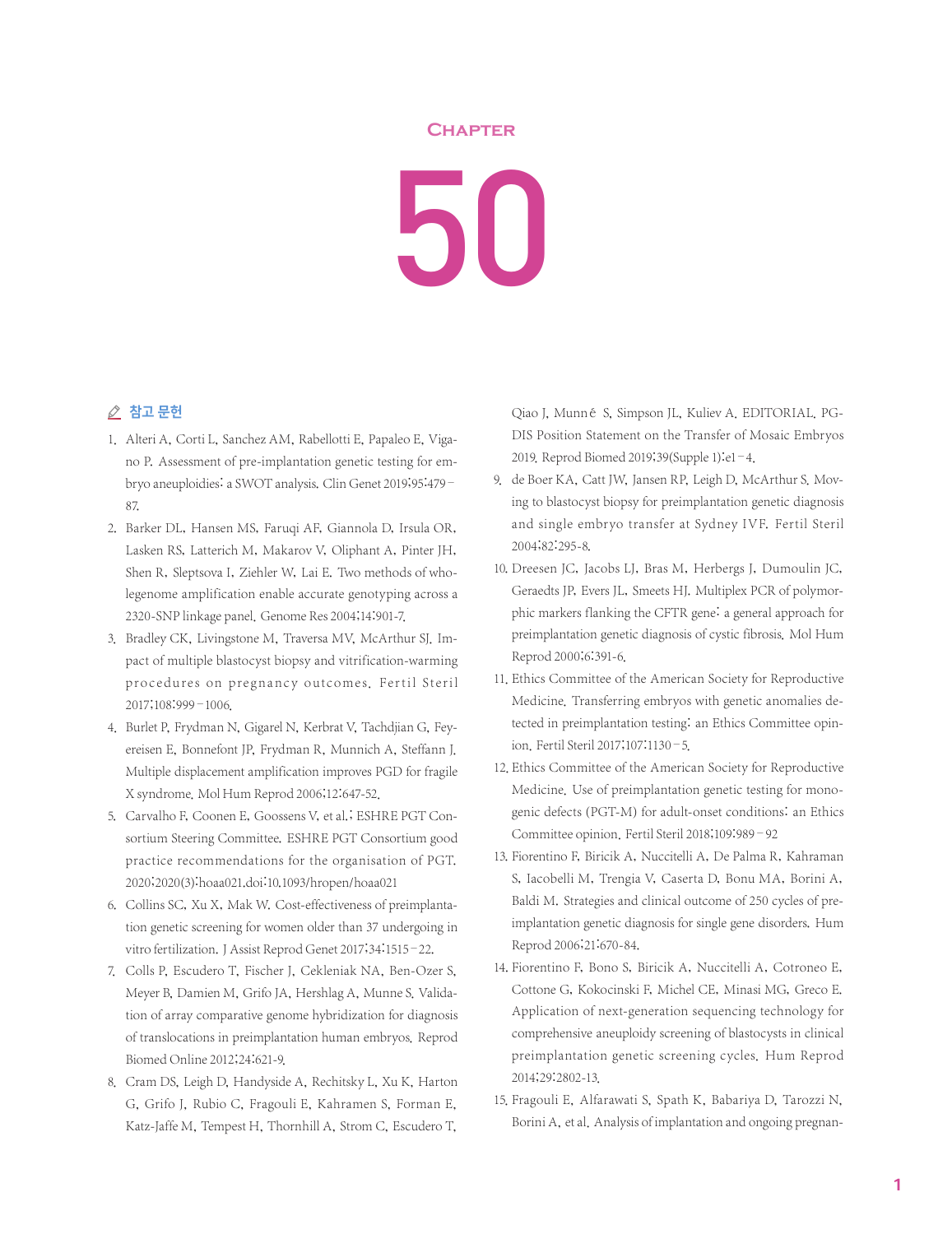cy rates following the transfer of mosaic diploid-aneuploid blastocysts. Hum Genet 2017;136:805–19.

- 16. Gleicher N, Albertini FD, Barad DH, Homer H, Modi D, Murtinger M, Patrizio P, Orvieto R, Takhashi S, Weghofer A, Ziebe S, Noyes N, on behalf of the International Do No Harm Group in IVF (IDNHG-IVF). The 2019 PGDIS position statement on transfer of mosaic embryos within a context of new information on PGT-A. Reprod Biol Endocrinol 2020a;18:57.
- 17. Gleicher N, Patrizio P, Brivanlou A. Preimplantation Genetic Testing for Aneuploidy - a Castle Built on Sand. Trends Mol Med 2021; S1471-4914(20): 30313-0.
- 18. Goldman RH, Racowsky C, Farland LV, Fox JH, Munne S, Ribustello L, et al. The cost of a euploid embryo identified from preimplantation genetic testing for aneuploidy (PGT-A): a counseling tool.J Assist Reprod Genet 2018;35:1641–50.
- 19. Greco E, Minasi MG, Fiorentino F. Healthy babies after intrauterine transfer of mosaic aneuploid blastocysts. N Engl J Med 2015;373:2089–90.
- 20. Handyside AH, Harton GL, Mariani B, et al. Karyomapping: a universal method for genome wide analysis of genetic disease based on mapping crossovers between parental haplotypes. J Med Genet 2010;47:651–8.
- 21. Handyside AH, Lesko JG, Tarin JJ, Winston RM, Hughes MR. Birth of a normal girl after in vitro fertilization and preimplantation diagnostic testing for cystic fibrosis. N Engl J Med 1992;327:905-9.
- 22. Handyside AH, Robinson MD, Simpson RJ, Omar MB, Shaw MA, Grudzinskas JG, Rutherford A. Isothermal whole genome amplification from single and small numbers of cells: a new era for preimplantation genetic diagnosis of inherited disease. Mol Hum Reprod 2004;10:767-72.
- 23. Harper JC, Boelaert K, Geraedts J, Harton G, Kearns WG, Moutou C, Muntjewerff N, Repping S, SenGupta S, Scriven PN, Traeger-Synodinos J, Vesela K, Wilton L, Sermon KD. ESHRE PGD Consortium data collection V: cycles from January to December 2002 with pregnancy follow-up to October 2003. Hum Reprod 2006;21:3-21.
- 24. Harton GL, Cinnioglu C, Fiorentino F. Current experience concerning mosaic embryos diagnosed during preimplantation genetic screening. Fertil Steril 2017;107:1113–9.
- 25. Hegde MR, Chin EL, Mulle JG, Okou DT, Warren ST, Zwick ME. Microarray-based mutation detection in the dystrophin gene. Hum Mutat 2008;29:1091-9.
- 26. Huang C, Jiang W, Zhu Y, Li H, Lu J, Yan J, et al. Pregnancy outcomes of reciprocal translocation carriers with two or more unfavorable pregnancy histories: before and after preimplantation genetic testing. J Assist Reprod Genet 2019;36:2325-31.
- 27. Kahraman S, Beyazyurek C, Ekmekci CG. Seven years of experience of preimplantation HLA typing: a clinical overview of 327 cycles. Reprod Biomed Online 2011;23:363-71.
- 28. Kim JY, Lim CK, Song IO, Yoo KJ, Yang KM, Han KS, Hur K, Song JH, Jun JH, Min DM, Park SY, Jun JY, Koong MK, Kang IS. Outcome of preimplantation genetic diagnosis for chromosome aneuploidy and genetic disease. Korean J Fertil Steril 2002;29:269-78.
- 29. Kim MJ, Lee HS, Choi HW, Lim CK, Cho JW, Kim JY, Song IO, Kang IS. Establishment and application of molecular genetic techniques for preimplantation genetic diagnosis of osteogenesis imperfecta. Korean J Reprod Med 2008;35:99-110
- 30. Langmore JP. Rubicon Genomics, Inc. Pharmacogenomics 2002;3:557-60.
- 31. Lee HS, Choi HW, Lim CK, Min DM, Byun HK, Kim JY, Koong MK, Yoo HW, Kim SC, Jun JH, Kang IS. Successful preimplantation genetic diagnosis for ornithine transcarbamylase deficiency, junctional epidermolysis bullosa and lactic acidosis using duplex nested PCR: delivery of healthy baby by specific preimplantation genetic diagnosis for ornithine tran. Korean J Obstet Gynecol 2004;47:708-18.
- 32. Lee HS, Kim MJ, Ko DS, Jeon EJ, Kim JY, Kang IS. Preimplantation genetic diagnosis for Charcot-Marie-Tooth disease. Clin Exp Reprod Med 2013;40:163-8.
- 33. Lim CK, Jun JH, Min DM, Lee HS, Kim JY, Koong MK, Kang IS. Efficacy and clinical outcome of preimplantation genetic diagnosis using FISH for couples of reciprocal and Robertsonian translocations: the Korean experience. Prenat Diagn 2004;24:556-61.
- 34. Lukaszuk K, Pukszta S, Wells D, Cybulska C, Liss J, Plociennik L, Kuczynski W, Zabielska J. Routine use of next-generation sequencing for preimplantation genetic diagnosis of blastomeres obtained from embryos on day 3 in fresh in vitro fertilization cycles. Fertil Steril 2015;103:1031-6.
- 35. Mastenbroek S, Twisk M, van Echten-Arends J, SikkemaRaddatz B, Korevaar JC, Verhoeve HR, Vogel NE, Arts EG, de Vries JW, Bossuyt PM, Buys CH, Heineman MJ, Repping S, van der Veen F. In vitro fertilization with preimplantation genetic screening. N Engl J Med 2007;357:9-17.
- 36. Mateu-Brull E, Rodrigo L, Peinado V, Mercader A, Campos-Galindo I, Bronet F, et al. Interchromosomal effect in carriers of translocations and inversions assessed by preimplantation genetic testing for structural rearrangements (PGT-SR). J Assist Reprod Genet 2019;36:2547–55
- 37. Maxwell SM, Colls P, Hodes-Wertz B, McCulloh DH, Mc-Caffrey C, Wells D, et al. Why do euploid embryos miscarry? A case-control study comparing the rate of aneuploidy within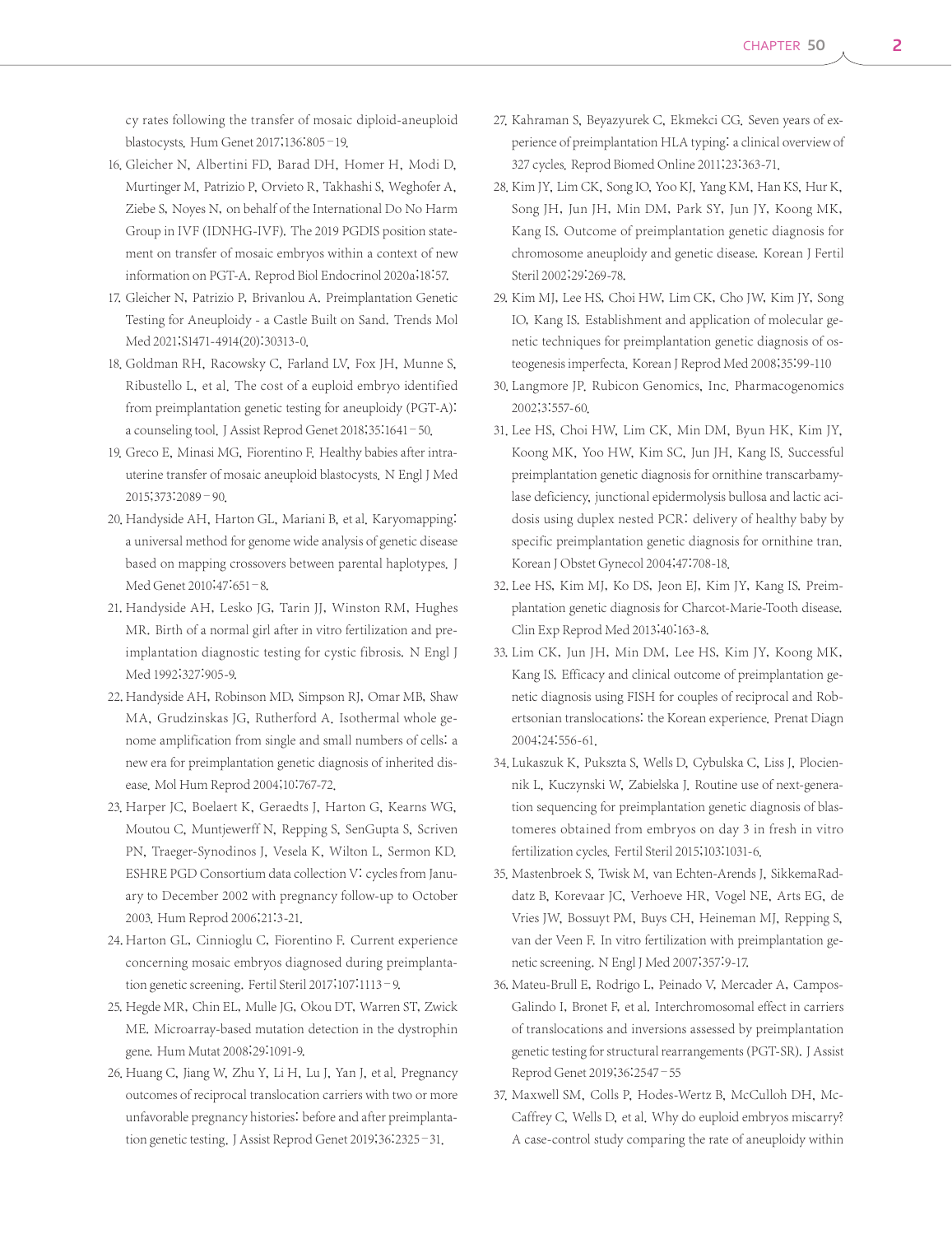presumed euploid embryos that resulted in miscarriage or live birth using next-generation sequencing. Fertil Steril 2016;106:1414–9.e5.

- 38. McArthur SJ, Leigh D, Marshall JT, de Boer KA, Jansen RP. Pregnancies and live births after trophectoderm biopsy and preimplantation genetic testing of human blastocysts. Fertil Steril 2005;84:1628-36.
- 39. Munne S, Blazek J, Large M, Martinez-Ortiz PA, Nisson H, Liu E, et al. Detailed investigation into the cytogenetic constitution and pregnancy outcome of replacing mosaic blastocysts detected with the use of highresolution next-generation sequencing. Fertil Steril 2017;108:62–71.e8.
- 40. Munne S, Cohen J, Sable D. Preimplantation genetic diagnosis for advanced maternal age and other indications. Fertil Steril 2002;78:234-6.
- 41. Munne S, Sandalinas M, Escudero T, Fung J, Gianaroli L, Cohen J. Outcome of preimplantation genetic diagnosis of translocations. Fertil Steril 2000;73:1209-18.
- 42. Munne S, Sandalinas M, Escudero T, Marquez C, Cohen J. Chromosome mosaicism in cleavage-stage human embryos: evidence of a maternal age effect. Reprod Biomed Online 2002;4:223-32.
- 43. Munne S, Spinella F, Grifo J, Zhang J, Beltran MP, Fragouli E, et al. Clinical outcomes after the transfer of blastocysts characterized as mosaic by high resolution next generation sequencing—further insights. Eur J Med Genet 2020;63:103741.
- 44. Munne S, Wells D. Detection of mosaicism at blastocyst stage with the use of high-resolution next-generation sequencing. Fertil Steril 2017;107:1085–91.
- 45. Munne S. Preimplantation genetic diagnosis for aneuploidy and translocations using array comparative genomic hybridization. Curr Genomics 2012;13:463-70.
- 46. Murugappan G, Ohno MS, Lathi RB. Cost-effectiveness analysis of preimplantation genetic screening and in vitro fertilization versus expectant management in patients with unexplained recurrent pregnancy loss. Fertil Steril 2015;103:1215–20.
- 47. Natesan, S.A., A.H. Handyside, A.R. Thornhill, C.S. Ottolini, K. Sage, M.C. Summers, M. Konstantinidis, D. Wells, and D.K. Griffin. 2014b. Live birth after PGD with confirmation by a comprehensive approach (karyomapping) for simultaneous detection of monogenic and chromosomal disorders. Reproductive biomedicine online. 2014; 29:600-5.
- 48. Natesan, S.A., A.J. Bladon, S. Coskun, W. Qubbaj, R. Prates, S. Munne, E. Coonen, J.C. Dreesen, S.J. Stevens, and A.D. Paulussen. Genome-wide karyomapping accurately identifies the inheritance of single-gene defects in human preimplanta-

tion embryos in vitro. Genetics in Medicine. 2014;16;838-45

- 49. Neal SA, Sun L, Jalas C, Morin SJ, Molinaro TA, Scott RT Jr. When nextgeneration sequencing-based preimplantation genetic testing for aneuploidy (PGT-A) yields an inconclusive report: diagnostic results and clinical outcomes after re biopsy. J Assist Reprod Genet 2019;36:2103–9.
- 50. Pagliardini L, Vigano P, Alteri A, Corti L, Somigliana E, Papaleo E. Shooting STAR: reinterpreting the data from the ''Single Embryo Transfer of Euploid Embryo'' randomized clinical trial. Reprod Biomed Online 2020;40:475–8.
- 51. Paulson RJ. Outcome of in vitro fertilization cycles with preimplantation genetic testing for aneuploidies: let's be honest with one another. Fertil Steril. 2019;112(6):1013–4.
- 52. PGDIS. Preimplantation Genetic Diagnosis International Society (PGDIS) Position Statement on chromosome mosaicism and preimplantation aneuploidy testing at the blastocyst stage, 2016, http://pgdis.org/docs/newsletter\_071816.html.
- 53. Poli M, Girardi L, Fabiani M, Moretto M, Romanelli V, Patassini C, et al. Past, present, and future strategies for enhanced assessment of embryo's genome and reproductive competence in women of advanced reproductive age. Front Endocrinol(Lausanne) 2019;10:154.
- 54. Popovic M, Dhaenens L, Boel A, Menten B, Heindryckx B. Chromosomal mosaicism in human blastocysts: the ultimate diagnostic dilemma. Hum Reprod Update 2020;26:313–34
- 55. Practice Committee and Genetic Counseling Professional Group (GCPG) of the American Society for Reproductive Medicine. Clinical management of mosaic results from preimplantation enetic testing for aneuploidy (PGT-A) of blastocysts: a committee opinion. Fertil Steril. 2020;114(2):246–54.
- 56. Practice Committees of the American Society for Reproductive Medicine and the Society for Assisted Reproductive Technology. The use of preimplantation genetic testing for aneuploidy (PGT-A): a committee opinion. Fertil Steril 2018;109:429–36.
- 57. Rechitsky S, Verlinsky O, Chistokhina A, Sharapova T, Ozen S, Masciangelo C, Kuliev A, Verlinsky Y. Preimplantation genetic diagnosis for cancer predisposition. Reprod Biomed Online 2002;5:148-55.
- 58. Rosenwaks Z, Handyside AH, Fiorentino F, Gleicher N, Paulson RJ, Schattman GL, et al. The pros and cons of preimplantation genetic testing for aneuploidy: clinical and laboratory perspectives. Fertil Steril 2018;110:353–61
- 59. Schoolcraft WB, Treff NR, Stevens JM, Ferry K, Katz-Jaffe M, Scott RT Jr. Live birth outcome with trophectoderm biopsy, blastocyst vitrification, and single-nucleotide polymorphism microarray-based comprehensive chromosome screening in